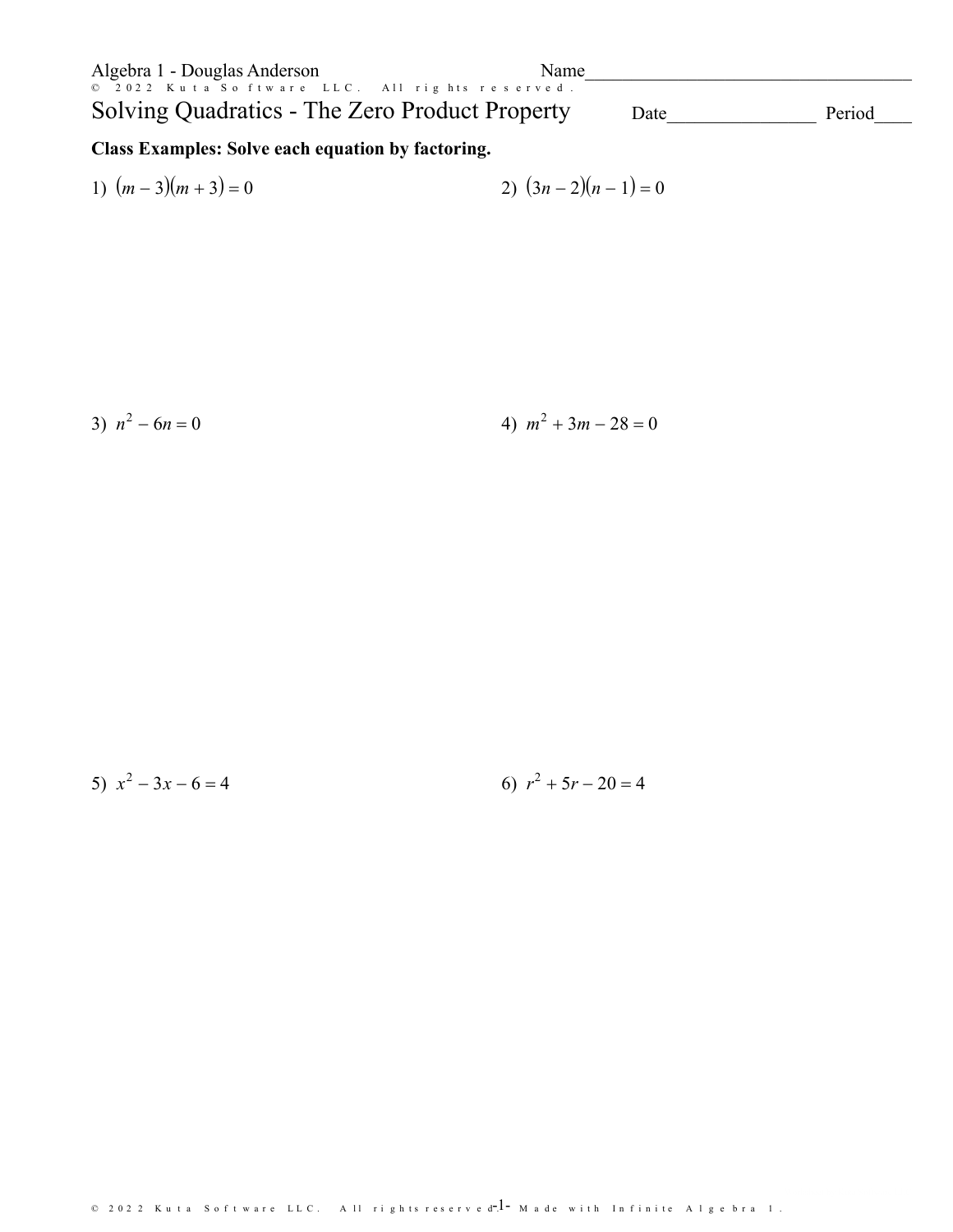HOMEWORK: Solve each equation by factoring.

10)  $(7x-5)(x-4) = 0$ 9)  $(2x+1)(2x+5) = 0$ 

11)  $r^2 - 6r + 5 = 0$ 

12)  $n^2 + n - 6 = 0$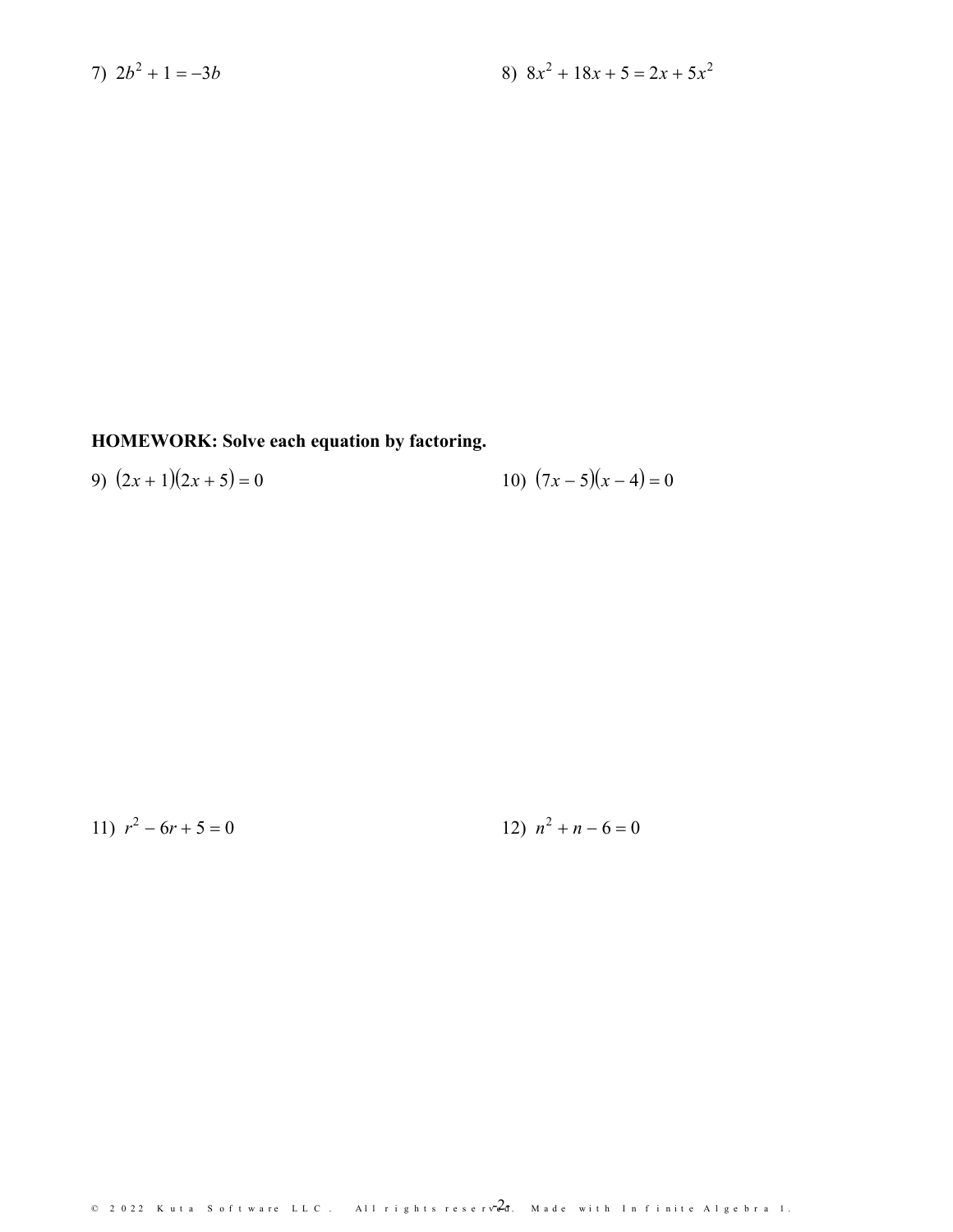13) 
$$
x^2 - 2x = 0
$$

14)  $a^2 - 64 = 0$ 

15)  $n^2 + 4n - 18 = -6$ 

16)  $n^2 - 6n - 5 = -5$